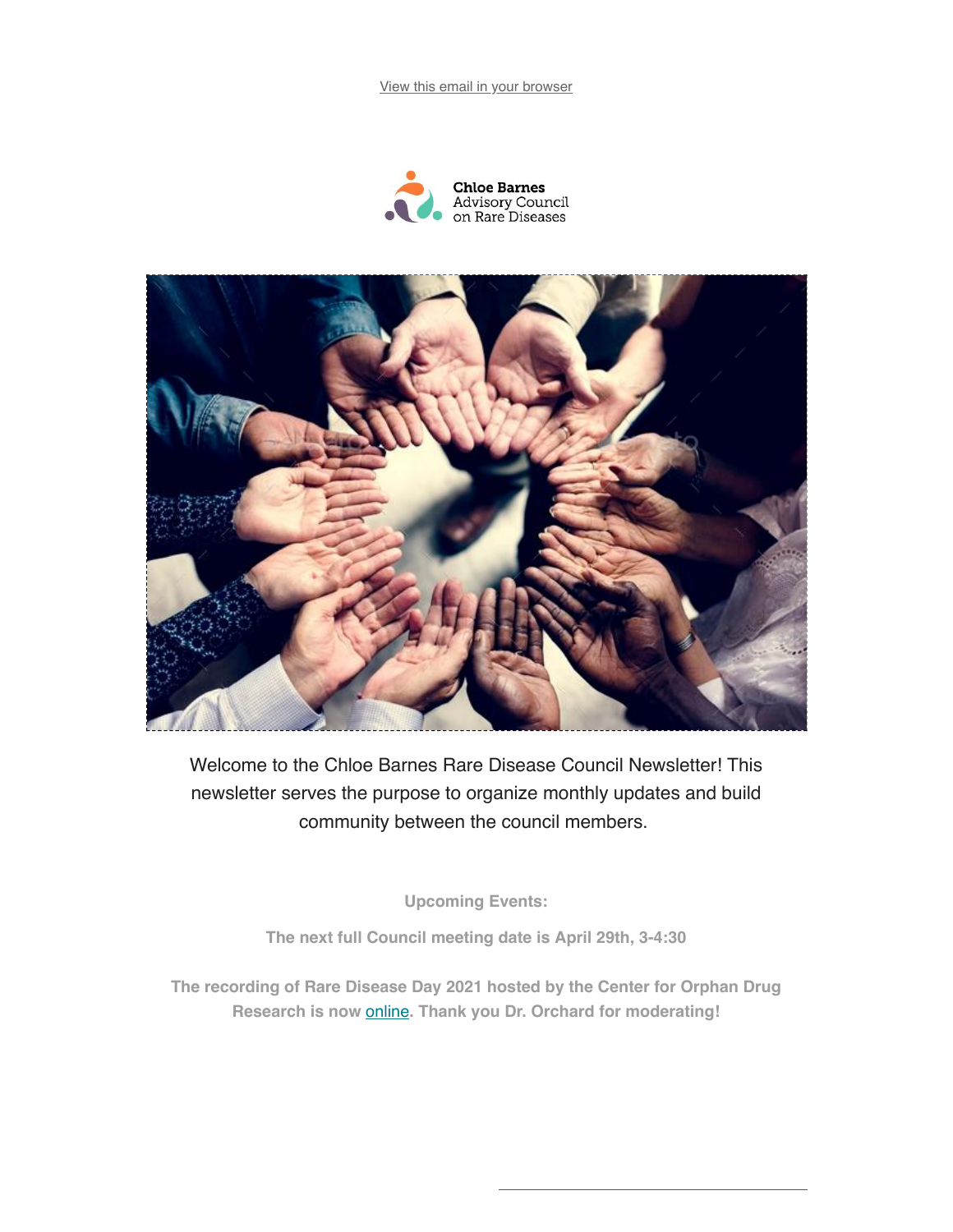

Let's welcome our new student worker to the Rare Disease Council Team! Samiat Ajibola is currently a third-year student at the University of Minnesota. She serves as the president of the **Black Student Union and is next** year's Student Body Vice President. Samiat has a special interest in public health and providing equitable health resources to everyone. She is very excited to help us in any way possible.

## Please remember to do the following:

- Set up your Box account or google drive to get access to important Council documents. You can begin setting up here. If you are not employed by the University of MN please choose the link under the "continue" button.
- Please review the list of state agencies and add any agency you would like Erica to reach out to. The agency list can be accessed through Box here.
- If you are new to Box choose "enroll" to set up a free account with any email address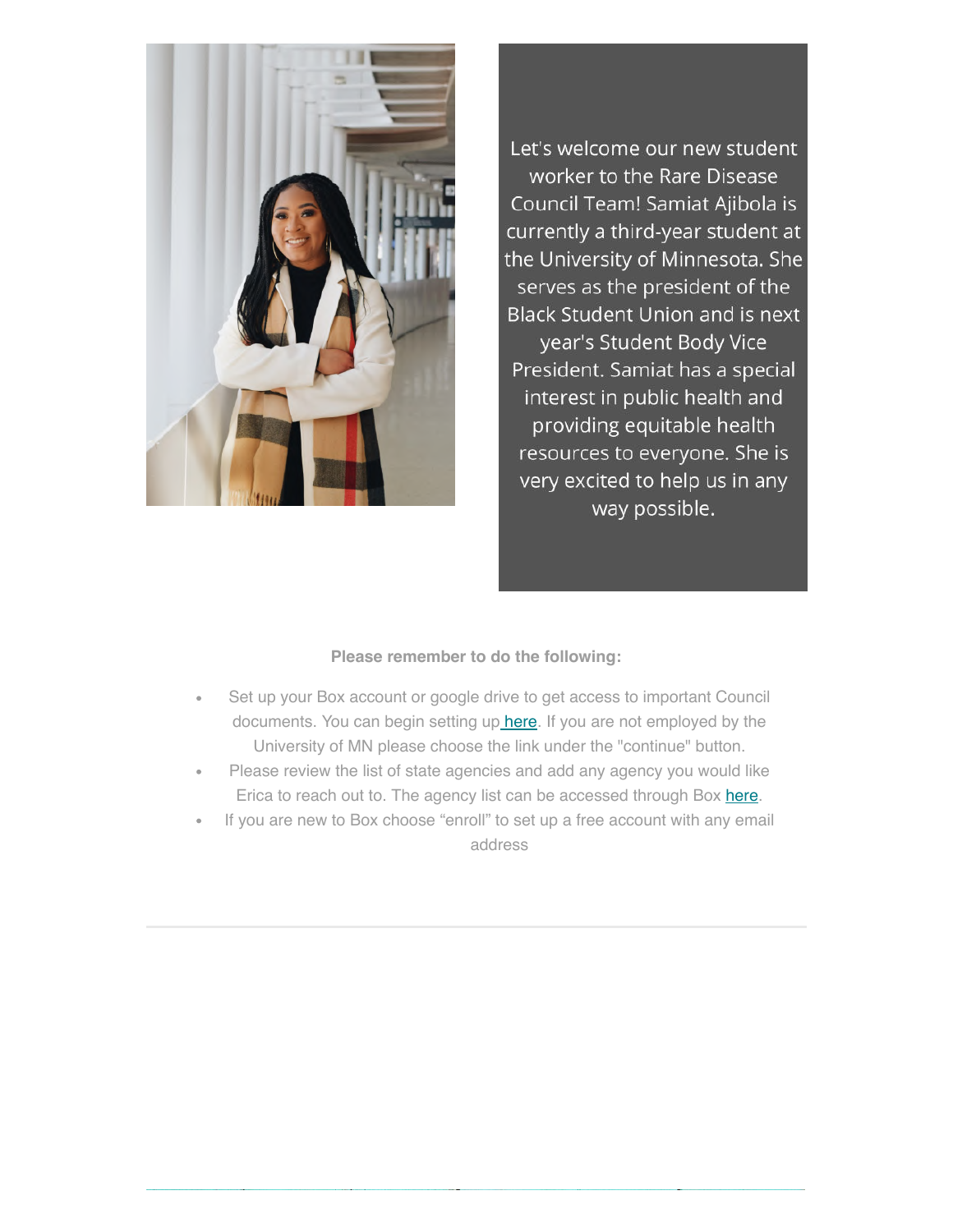

Welcome to our newest council legislative appointees!

Two of our legislative appointees did not run for reelection and we are joined by two new appointees! Rep Kelly Morrison is an assistant majority leader in the House and practicing OB-GYN. She received her BA in History from Yale University before attending Medical School at Case Western Reserve University. She completed her residency at McGaw Medical Center, Northwestern University.

Sen Julia Coleman enters her first term representing District 47. She graduated from the University of Minnesota with a degree in political science and sociology and has served in numerous public service roles prior to the election.

A special congratulations to Dr. Kris Ann Schultz! Dr. Schultz was named the Pine Tree Apple Tennis Classic Endowed Chair in Cancer and Blood Disorders research in 2020! Read here for more information: https://www.childrensmn.org/2021/02/02/congratulations-dr-kris-ann-schultz-pinetree-apple-tennis-classic-endowed-chair-cancer-blood-disorders-research/

**Opportunities to Get Involved:**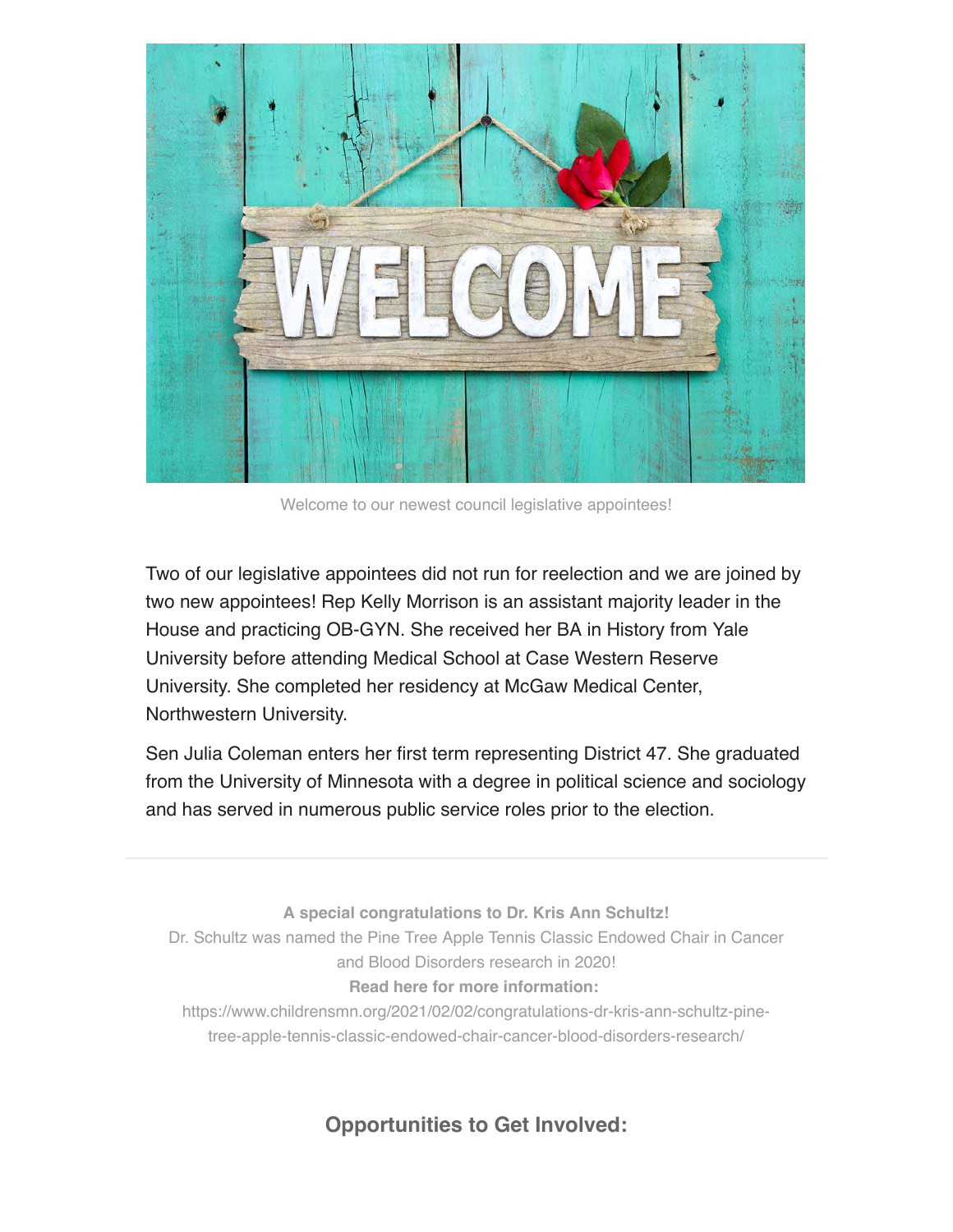DEI Taskforce co-lead: In order to more intentionally pursue our value of diversity, equity, and inclusion, the Council is forming a task force to identify actionable steps we can take to ensure all communities are equally represented in the work that we do. Rae Blaylark has offered to be task force co-lead. If anyone is interested in being lead, please contact Erica Barnes.

## **Great Plains Summit Speakers:**

Sanford Health is in the planning stages of its November 2021 Great Plains Rare Disease Summit. The theme this year will be Technologies for modeling rare diseases. These could include but aren't limited to unique cellular models, animal models, or even in silico modeling of rare diseases to use things like machine learning and artificial intelligence to predict biomarkers or therapeutic targets for diseases that have not been well characterized. If anyone is interested in presenting or would like more information please let Erica know. Also, feel free to share the presentation opportunity with interested colleagues.

## Collaboration opportunity:

gMendel™ is an AlGen™ (Artificial Intelligence and Genomics) Research Lab for Rare Diseases Difficult to Diagnose. To address the difficulties in rare disease diagnosis, gMendel® in collaboration with the University of Copenhagen is developing a novel cost-effective, and accurate test for the detection of rare genetic diseases. gMendel® is reaching out to hospitals and advocacy groups worldwide to establish collaborations that will contribute to validating the accuracy and robustness of gMendel®·s proprietary method, while accelerating the AI algorithm development. Founder Chris Kyriakidis would like to communicate with hospitals, HCPs, and KOLs, who may be interested in learning more. You can contact Erica or

Chris directly at Chris@g-mendel.com or +4561911033.